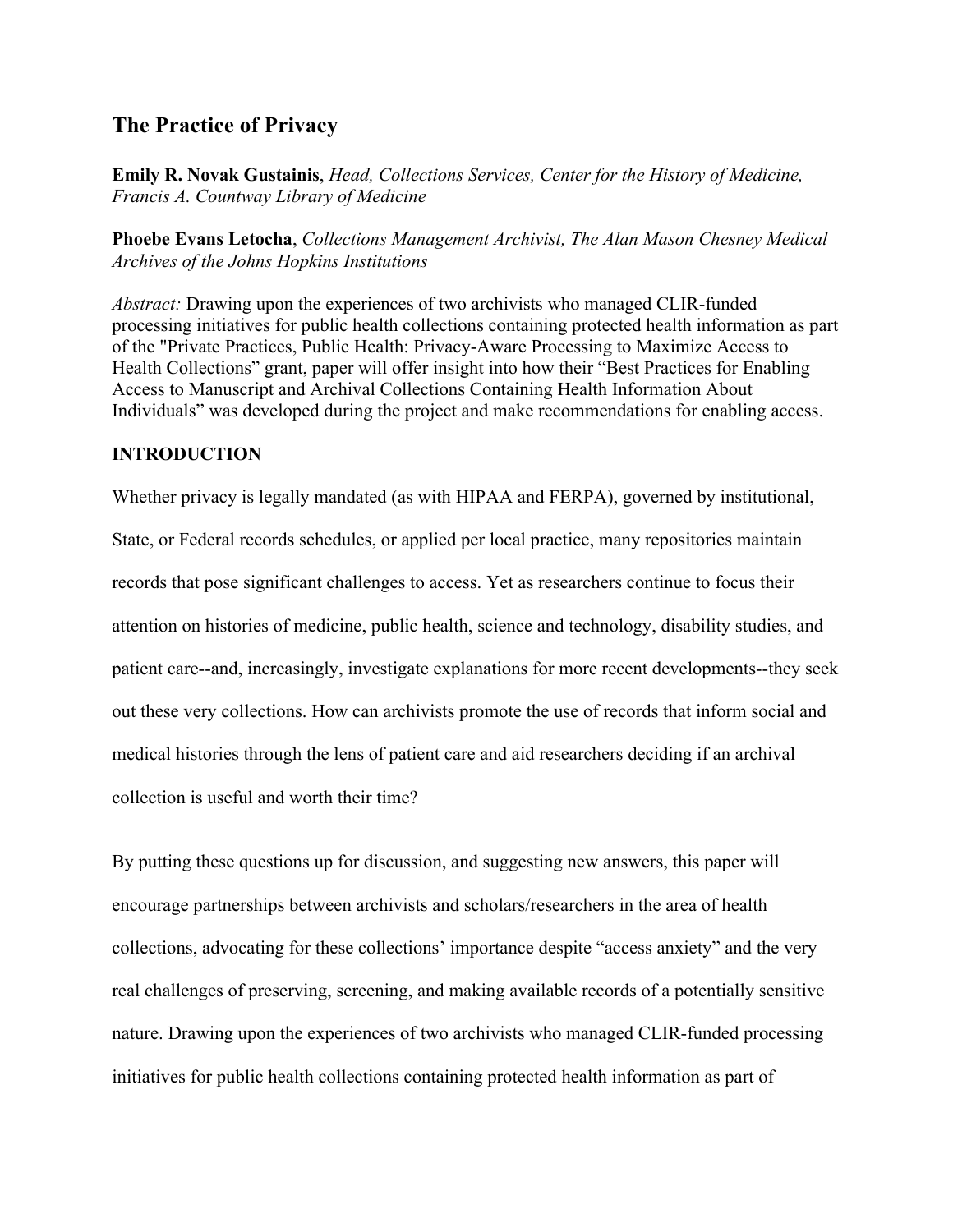the "Private Practices, Public Health: Privacy-Aware Processing to Maximize Access to Health Collections" grant, it will review best practices developed during the project and make recommendations for enabling access.

"Private Practices, Public Health: Privacy-Aware Processing to Maximize Access to Health Collections," was proposed on behalf of the Medical Heritage Library (MHL), receiving funding from The Andrew W. Mellon Foundation as administered by the Council on Library Resources (CLIR) in 2012; project work commenced in April 2013. The grant enabled the Center for the History of Medicine, Francis A. Countway Library, and its partner, the Alan Mason Chesney Medical Archives of the Johns Hopkins Medical Institutions, both MHL principal contributors, to open currently inaccessible public health collections to researchers. The collections opened as a product of this grant include the: Oliver Cope papers, 1891-1992 (inclusive),

http://nrs.harvard.edu/urn-3:HMS.Count:med00189 (Countway); William George Hardy and Miriam Pauls Hardy Collection, 1875, 1930-2008 (inclusive),

http://www.medicalarchives.jhmi.edu/finding\_aids/william\_hardy/william\_hardyd.html (Hopkins); Harvard School of Public Health, Department of Biostatistics records, 1981-2009 (inclusive), http://nrs.harvard.edu/urn-3:HMS.Count:med00187 (Countway); the Stephen W. Lagakos papers, 1979-2009 (inclusive),

http://nrs.harvard.edu/urn-3:HMS.Count:med00185 (Countway); Erich Lindemann papers, 1885- 1991 (inclusive), http://nrs.harvard.edu/urn-3:HMS.Count:med00191 (Countway); Elmer V. McCollum and Harry G. Day Collection, 1881-2003 (inclusive), http://www.medicalarchives.jhmi.edu/finding\_aids/elmer\_mccollum/elmer\_mccollumd.html

(Hopkins); B. Frank Polk Collection, 1972-1990,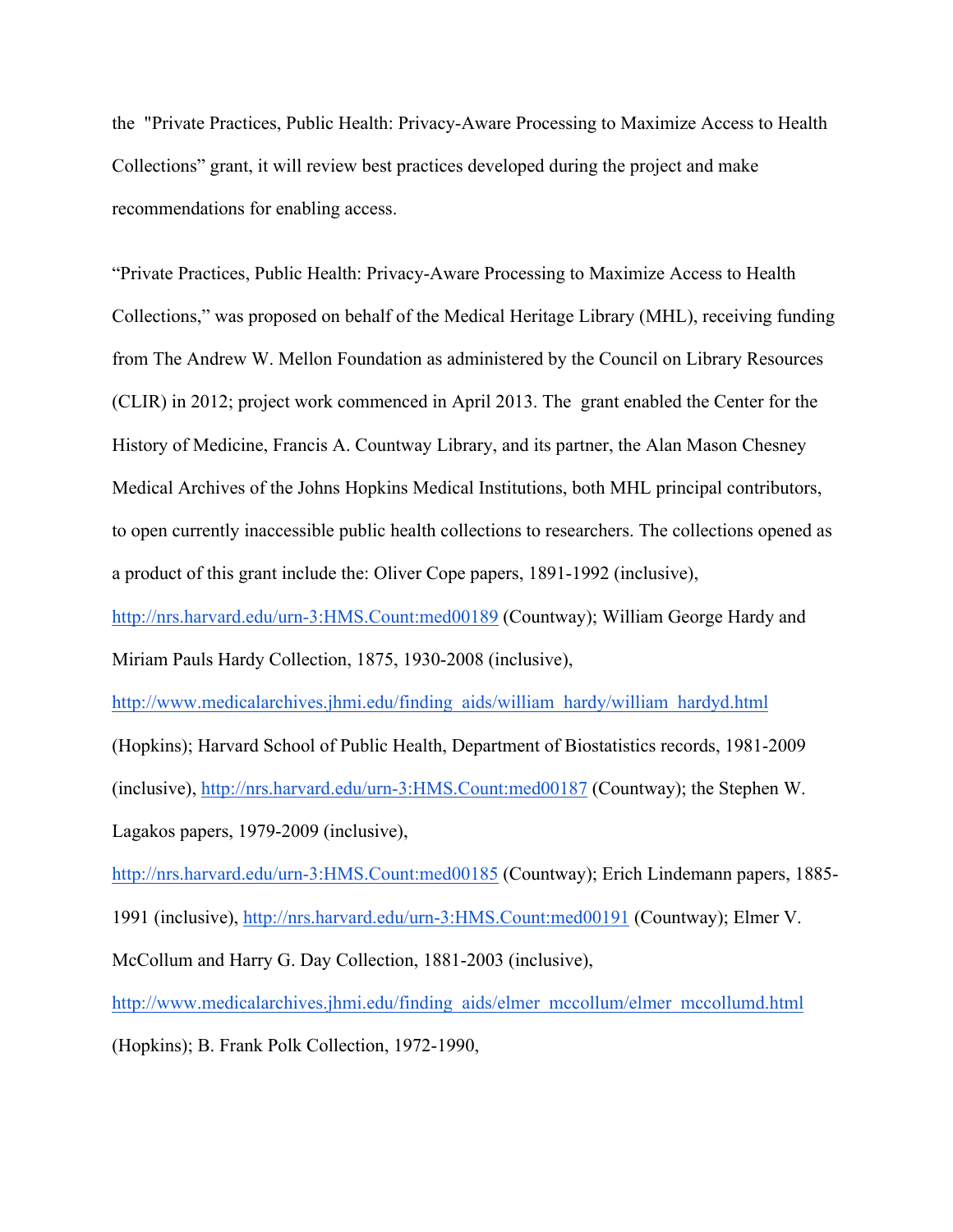http://www.medicalarchives.jhmi.edu/finding\_aids/frank\_polk/frank\_polkd.html (Hopkins); Arnold S. Relman papers, 1953-2011 (inclusive),

http://nrs.harvard.edu/urn-3:HMS.Count:med00188 (Countway); and Barbara Starfield Collection, 1948-2011,

http://www.medicalarchives.jhmi.edu/finding\_aids/barbara\_starfield/barbara\_starfieldd.html (Hopkins).

### **What is HIPAA? What does it mean to be a covered vs. a non-covered entity?**

The adoption of the Privacy Rule under HIPAA, which went into effect on April 14, 2003, has had a major impact upon archivists who are responsible for collections documenting the health sciences, as well as the researchers who want to use these collections. It was the first comprehensive federal law on access and use of health information, the first general federal medical privacy law to extend rights of privacy beyond file unit of the medical record to individually identifiable health information in all types of file systems, documents, formats, and media, and the first federal law to extend rights of privacy beyond health information of living individuals to health information of decedents. The Privacy Rule applies only to archives designated as part of HIPAA covered entities and their business associates and does not apply to archives not part of covered entities that also hold medical records and other related health information. Archival repositories subject to HIPAA are subject to serious penalties for breaches.

Archives work with their legal counsel to determine whether they are subject to HIPAA. The extension of the HIPAA privacy and security requirements to business associates as a result of the 2013 changes to the Privacy Rule brought about by the HITECH Act may bring many more archival repositories under the regulation of HIPAA. These repositories have turned for guidance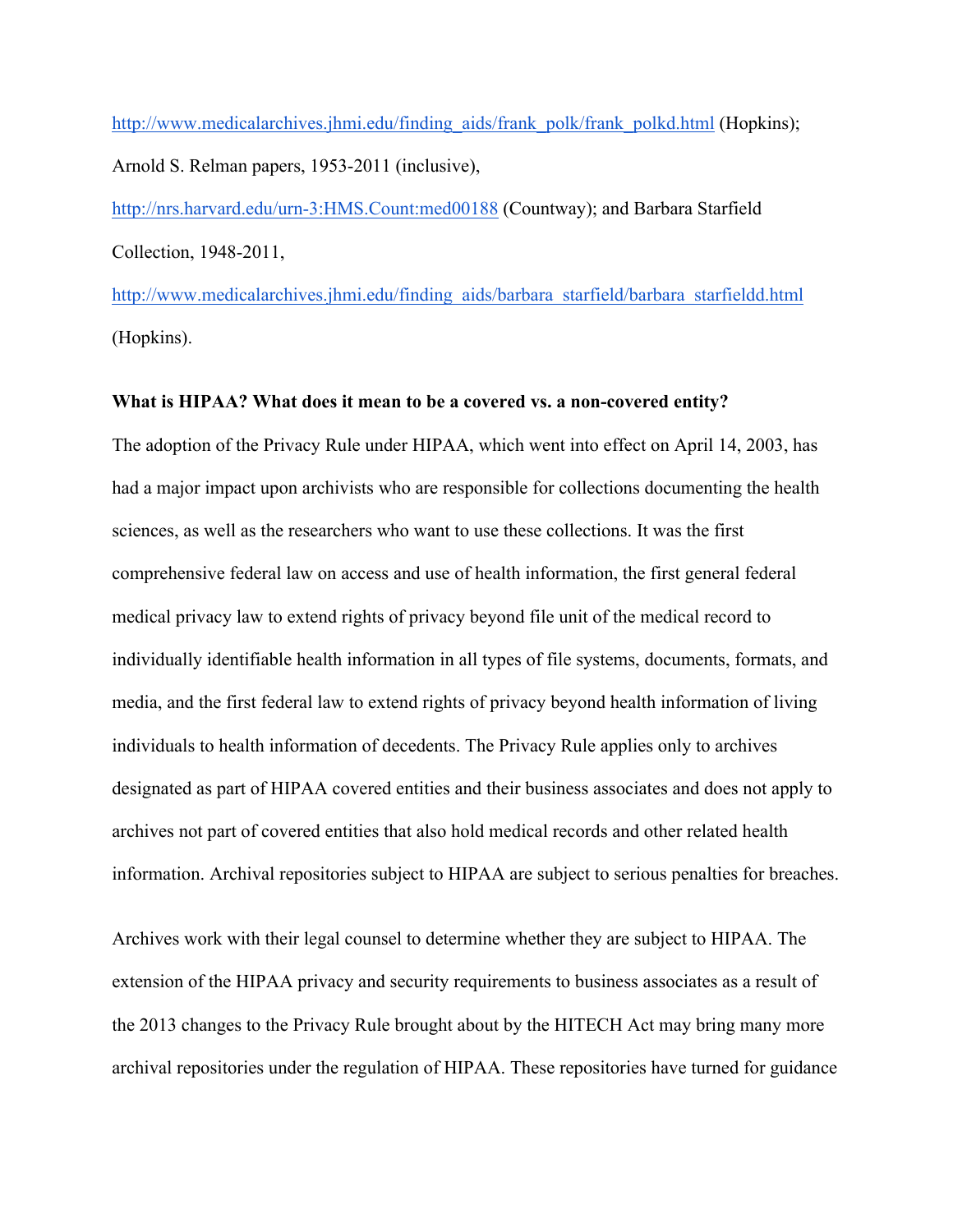to the policies and procedures of archival repositories who have been operating under HIPAA since it went into effect in 2003. There is no list of archival repositories that identifies each of their status under HIPAA. The Chesney Medical Archives is part of the Johns Hopkins HIPAA covered entity. As the official archival repository for the Johns Hopkins Hospital, its holdings include medical records from the hospital. The Center for the History of Medicine, Francis A. Countway Library is not part of a HIPAA covered entity because Harvard Medical School does not own the teaching hospitals. The History of Medicine Division at NLM is not a covered entity, although they have adopted some HIPAA like policies for access to some collections, such as hospital records. Some repositories may close collections based on the assumption that they are covered by HIPAA when they may not be.

Repositories within HIPAA covered and non-covered entities must also comply with state laws applying to medical records and health information in holdings, comply with the Federal Common Rule for Protection of Human Subjects (for institutions that accept federal research funds), adhere to institutional requirements for protection of health information, and observe donor agreements for protecting health privacy.

One area of possible confusion may be the differences between the state definition of medical record and the HIPAA definition of protected health information. HIPAA defines Protected Health Information as "individually identifiable health information transmitted or maintained in any form or medium (electronic, oral, or paper) by a covered entity or its business associates, excluding certain educational and employment records and excluding information on those individuals who have been deceased for longer than 50 years." The definition of what is considered a medical record may vary by context and purpose of creation as well as state law.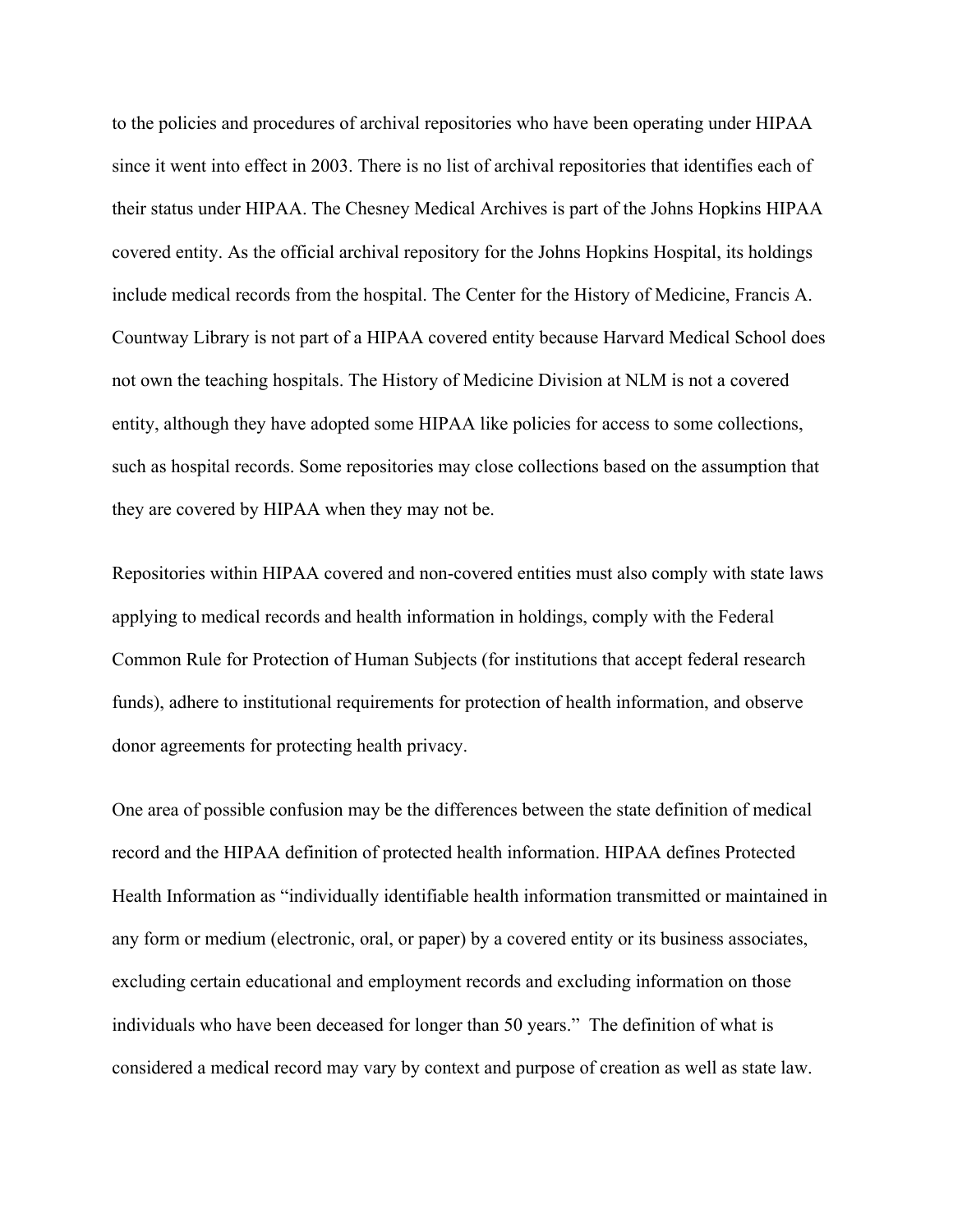HIPAA does not define the term "Medical Record." It is a term defined more by state law. State medical records laws vary by state, and institutions may interpret and apply the state definition according to local circumstances and systems. State laws may not have all caught up with the definition of Protected Health Information under HIPAA. Records and information related to individuals who have been deceased for over 50 years may still be protected by state medical records statutes and other state privacy laws.

The variations in whether and how repositories are covered by HIPAA and differences in state laws results in much confusion for researchers wanting to access and use collections containing health information. They may encounter a different set of access policies at each repository they want to use. Not all archives have the resources to support access, such as access to Privacy Boards, IRBs, or informed legal counsel. As archivists at two of the leading medical archives, we developed a set of recommended best practices to in an effort to enable access to manuscript and archival collections containing protected health information (PHI) and other types of access-protected records containing health information about individuals. We intended this document not only to inform our colleagues at other medical archives, but also archivists who encounter these collections at archives that don't have a medical focus. We also want historians of medicine and other researchers to familiarize themselves with the issues we raise so they too can advocate for the preservation of these materials.

### **How did you engage researchers and historians? Archivists?**

In order for the Countway and Hopkins to develop best practices for archivists facing challenges and confusions over making health-related records about individuals in their collections available, it was essential that we understood the informational needs of researchers seeking to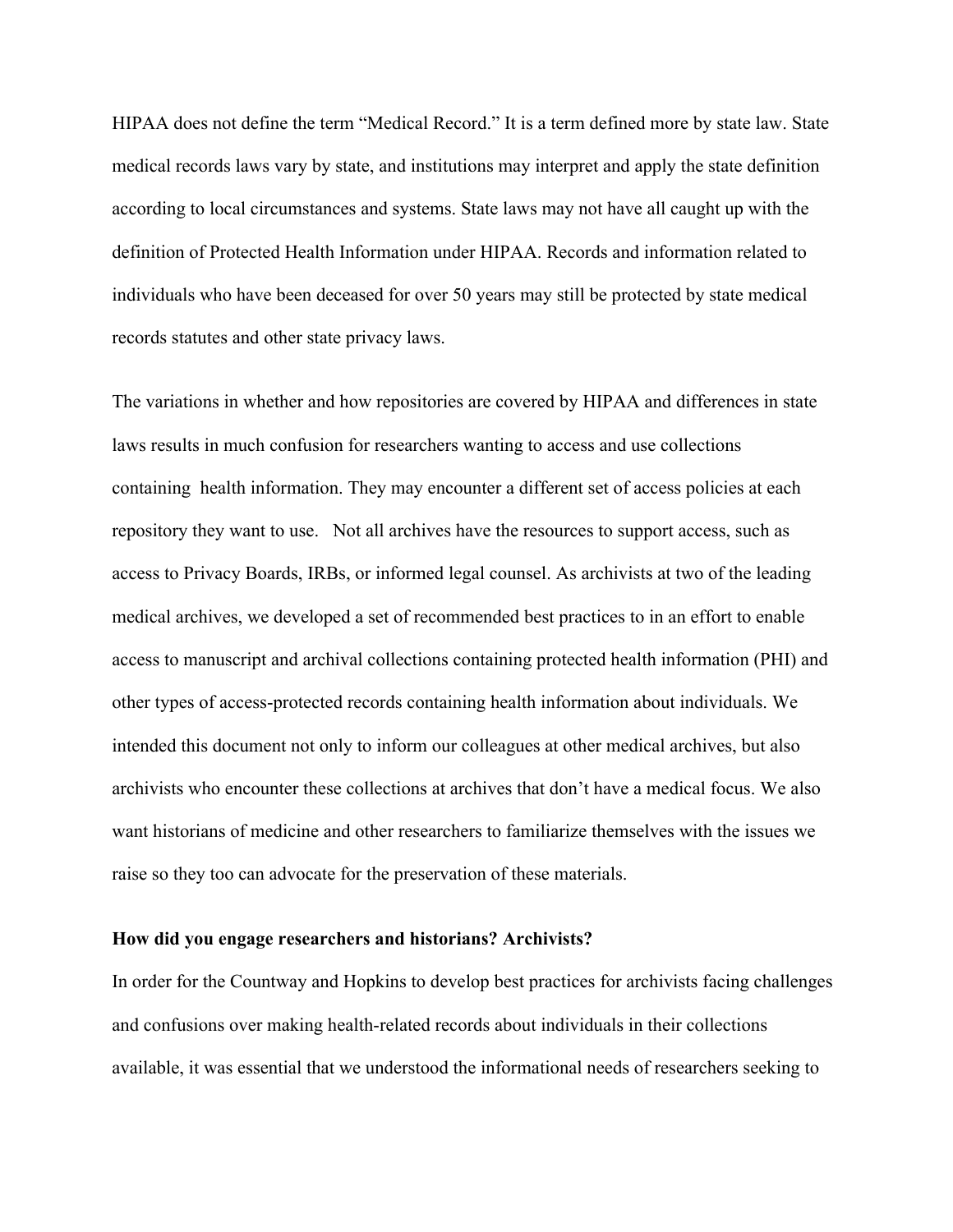use restricted records; that is, hear their "in the trenches" experiences of trying to access records containing health information about individuals and elicit information about the descriptive content they considered most valuable to discovery. Such an exploration meant evaluating how language employed in finding aids and catalog records correlated with the perceived potential of a collection to satisfy a research need and seeking feedback on the process for applying for access to collections with protected records.

To do so, we led discussion sessions, launched an online survey, presented at professional conferences, and ultimately distributed our "Recommended Practices for Enabling Access to Manuscript and Archival Collections Containing Health Information about Individuals" to the research and professional communities for feedback. Our first action item was to distribute an online survey on access to health records ("Research Access to Protected Records Containing Health Information about Individuals"), which was distributed to the Medical Heritage Library governance committee and circulated to a number of professional and discipline-directed listservs. In total, sixty-three people responded. It was this data (available online) that helped spur our conversations between archivists and historians

### (http://www.medicalheritage.org/wpcontent/uploads/2010/06/Data\_All\_140424\_nocontacts.pdf).

As part of the survey, respondents were asked to indicate the types of records containing health information about individuals that they had been interested in using for their own research that had required permission from an access/privacy board to use; overwhelmingly, they were medical records and indices (whether patient, diagnostic, or other) created or maintained by a healthcare provider, such as a hospital or medical practice, followed by psychiatric or other mental health-related records, such as psychotherapy notes. When asked whether or not they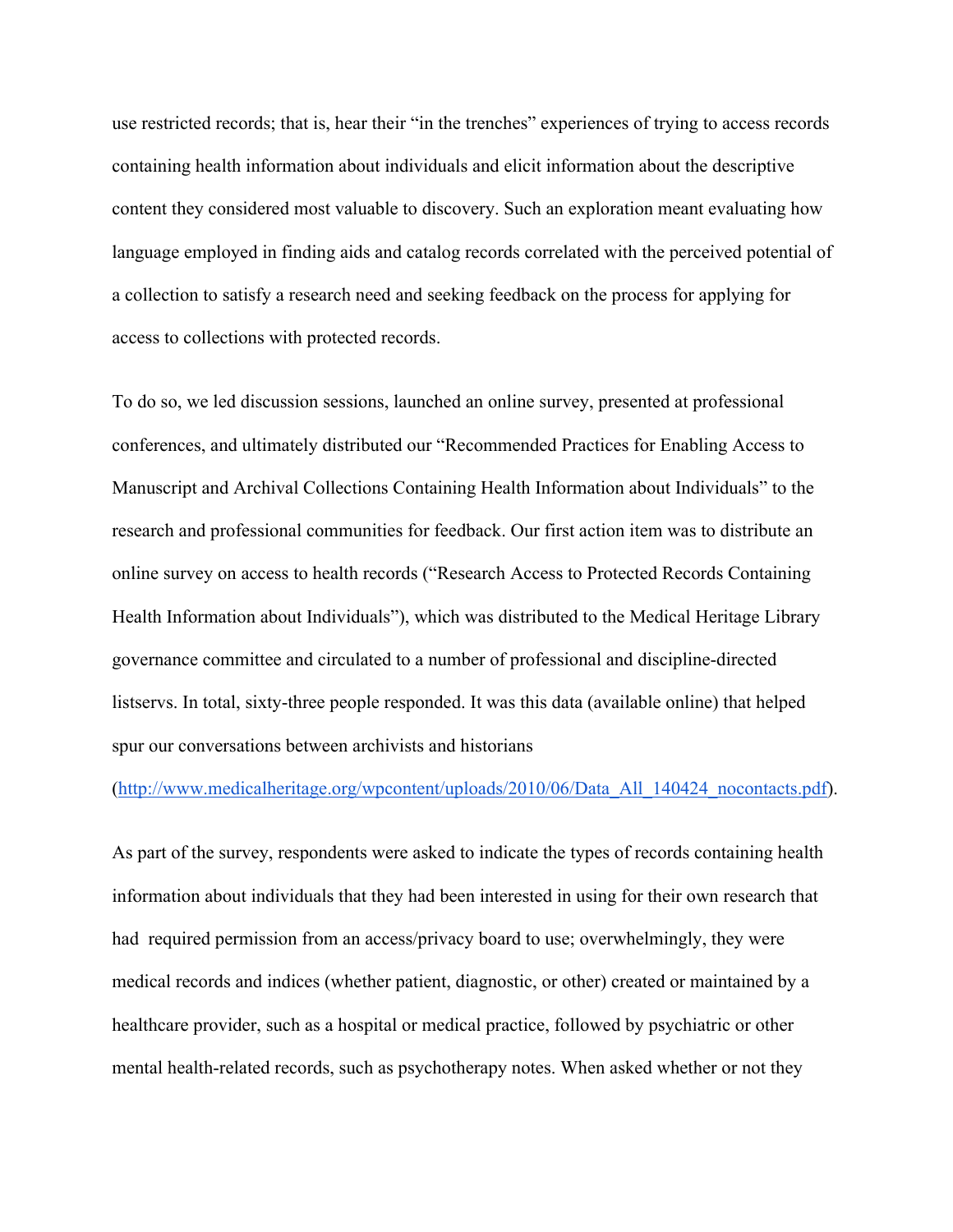could apply to a Review Board to obtain access to records they were interested in using, only 56.14% (32) had access to a review board, and of the 32 individuals who did have access, only 56.25 (18) actually went through the process of applying.

Why would only just over half of the individuals who could apply for access actually go through with applying? Respondents said it was took too much time – especially when they found out about the restrictions when they were already on-site, weren't convinced they'd actually get access if they went through the process, or that they lacked support or guidance. When asked what the most significant barrier to using records containing confidential/protected health information held by special collections, archives, and museums, the number one answers were "I see records that look interesting in catalogs or collection guides, but I can't tell if they will be useful" and "The process takes too long." What can archivists do to combat these odds? We found that process transparency, combined with enhanced description for these types of records and researcher education could help combat frustration. And, as Evans Letocha describes in a later section, advocacy.

After the survey was closed, we sought a number of opportunities to interact with researchers and members of our profession. This included a workshop for Harvard University's History of Medicine Working Group, comprised of graduate students and faculty from the History of Science Department, which helped inform us of the needs of emerging scholars, and a lunch workshop at the 2014 annual meeting of the American Association of the History of Medicine ("Negotiating Access to Patient Related Materials: A Conversation between Archivists and Historians"). This meeting offered Evans Letocha an opportunity to explain what HIPAA was and help eliminate some of the misconceptions related to the Act, as well as illustrate how it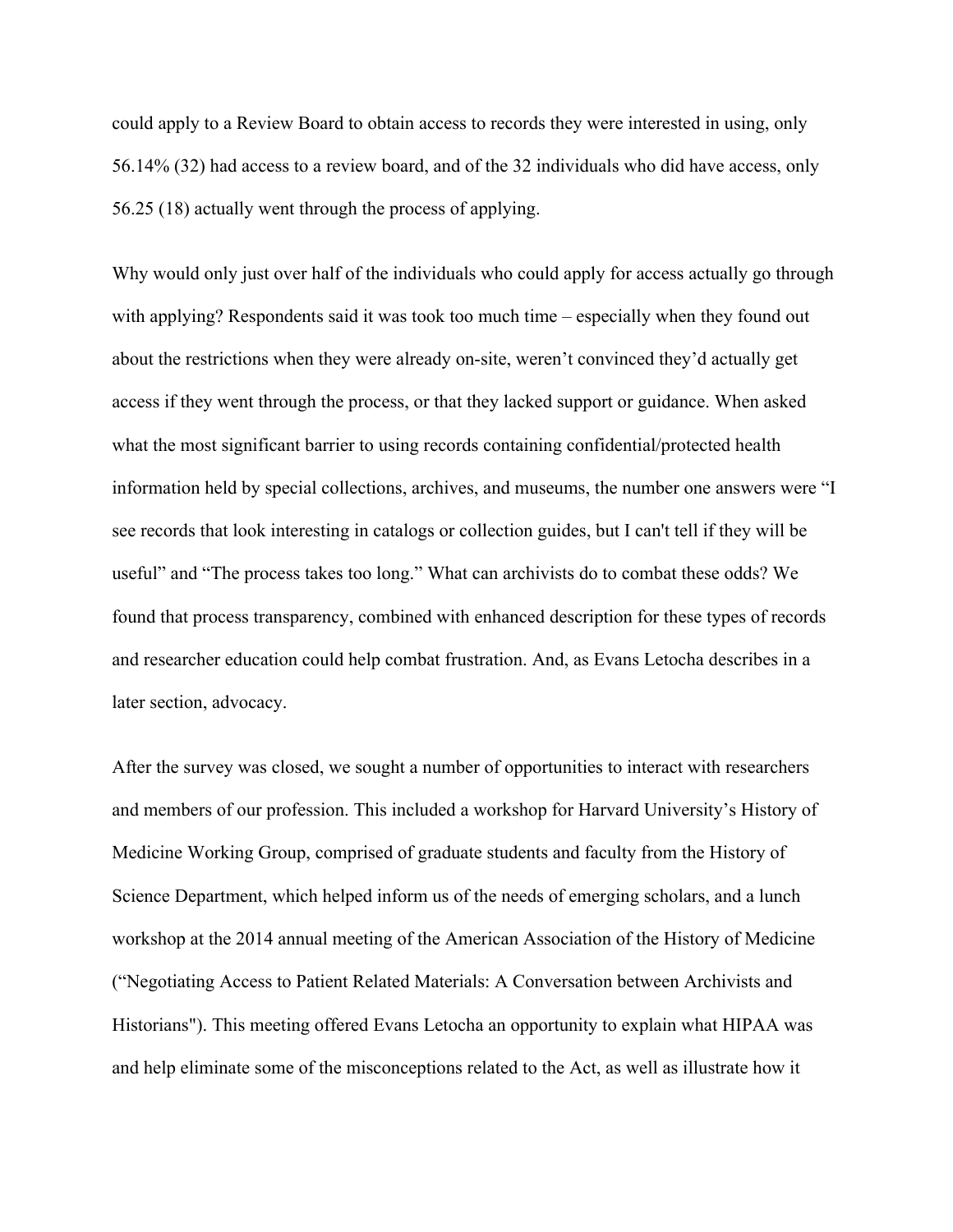affects those trying to use HIPAA-covered records, and enabled Novak Gustainis to present on initial survey findings and consider the potential impact of findings on processing practices. As part of the session, we were extremely fortunate to have historians Janet Golden (Rutgers University) and Cynthia Connolly (University of Pennsylvania) share with attendees both their successes with, and challenges to, using patient records to inform their own work and learn more about how difficult it can be to determine whether or not it is worth applying to an Internal Review Board (IRB)/Access Board to use a collection. Improving the user experience, particularly through potential partnerships between the professional organizations of historians and those of archivists emerged as a priority. (For slides, see:

http://www.medicalheritage.org/announcements-and-articles/ under "Presentations.")

Our capstone presentation was at the 2014 Annual Meeting of the Society of American Archivists in Washington, D.C. The session, "Partners in Practice: Archivists and Researchers Collaboratively Improving Access to Health Collections," offered the perspectives of both historians/researchers and archivists on the importance of making a wide variety of records that contain health information about individuals discoverable. The session was moderated by Susan Lawrence (Ohio State University) and included a presentation by John Harley Warner of Yale University ("Why Patient Records Matter to the Historian"). Lawrence works on the intersections of history and research ethics (most recently with her 2007 article, "Access Anxiety: HIPAA and Historical Research," in the *Journal of the History of Medicine and Allied Sciences*); Warner, an educator and historian, focuses on the transnational history of medicine and science and is currently working on a study of the transformation of the hospital patient chart from 1801 to the present. (For slides, see: http://www.medicalheritage.org/announcements-andarticles/ under "Presentations.")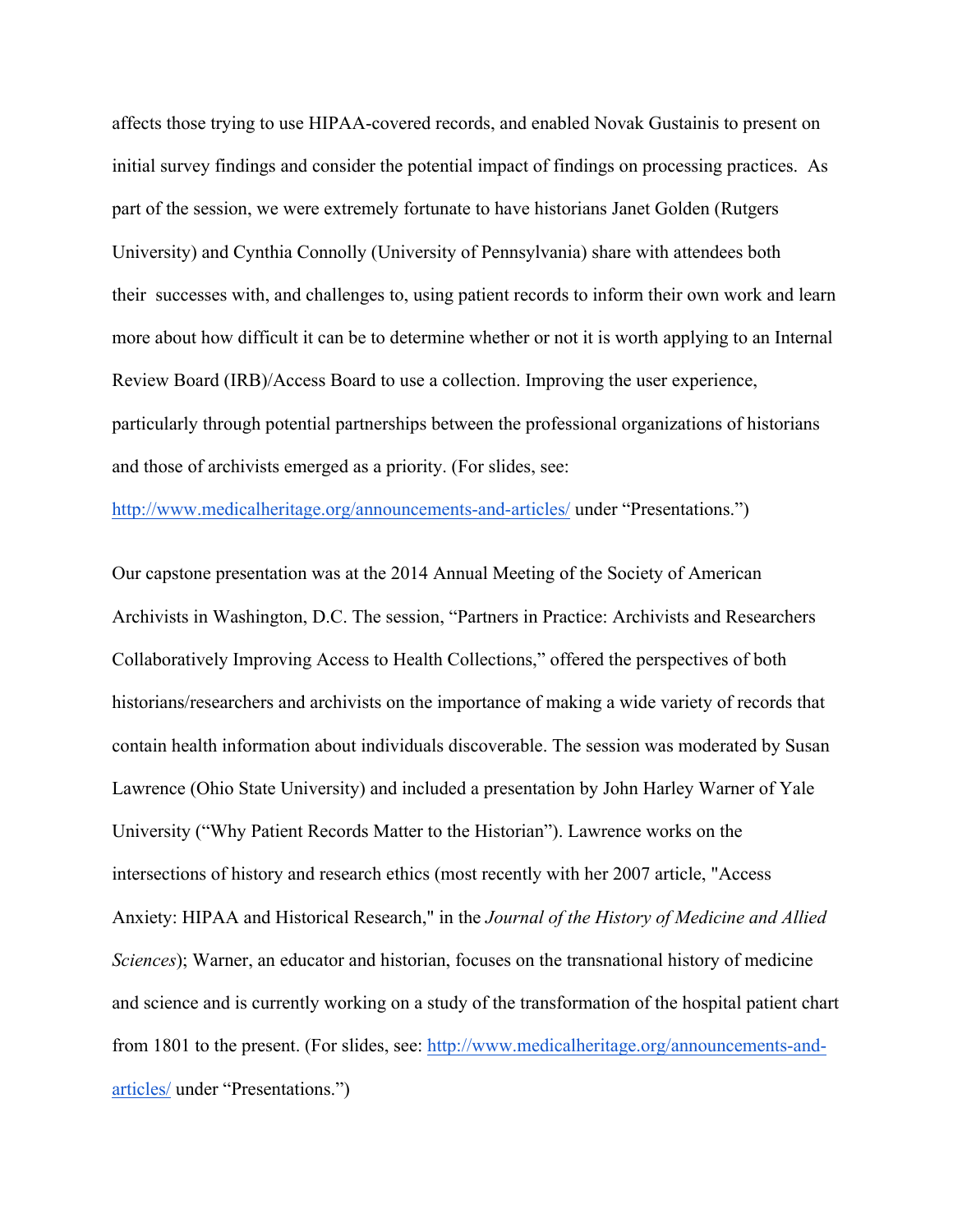#### **What did you learn about processing and description practices?**

One of the things we wanted to accomplish with the grant was to understand what, if any, differences existed between processing collections in HIPAA-covered versus non-HIPAAcovered environments. At Countway, we have employed the use of a time and labor tracking database ("MD") we developed as part of our first CLIR-funded initiative, *Foundations of Public Health Policy*. Using the database, we track how much time we spend performing activities specific to a collection, including processing activities such as rehousing, box and folder listing, and encoding and descriptive work related to created finding aids. In advance of the grant's project start date, Novak Gustainis worked with Evans Letocha to customize a copy of MD specific to Hopkins, collaboratively determining how discreet processing activities relative to applying restrictions should be recorded/mapped so that we could compare time spent on specific processing actions, including restrictions reviews.

As a result of creating timing analyses for processing all grant-funded collections, Countway and Hopkins drew six overarching conclusions:

## 1. *It is paramount that archivists and collections managers educate researchers about the different types of restrictions in place at repositories.*

As a result of looking at the actual percentages of our collections that are access-protected, we discovered that a far greater percentage of the collections processed for the *Private Practices* grant contained records that were closed because they were created by Harvard University and the Johns Hopkins Medical Institutions as product of operations. It is the variety of records restrictions – including those for students and personnel -- in place at our repositories and not just the presence of health information about individuals -- that has resulted in large percentages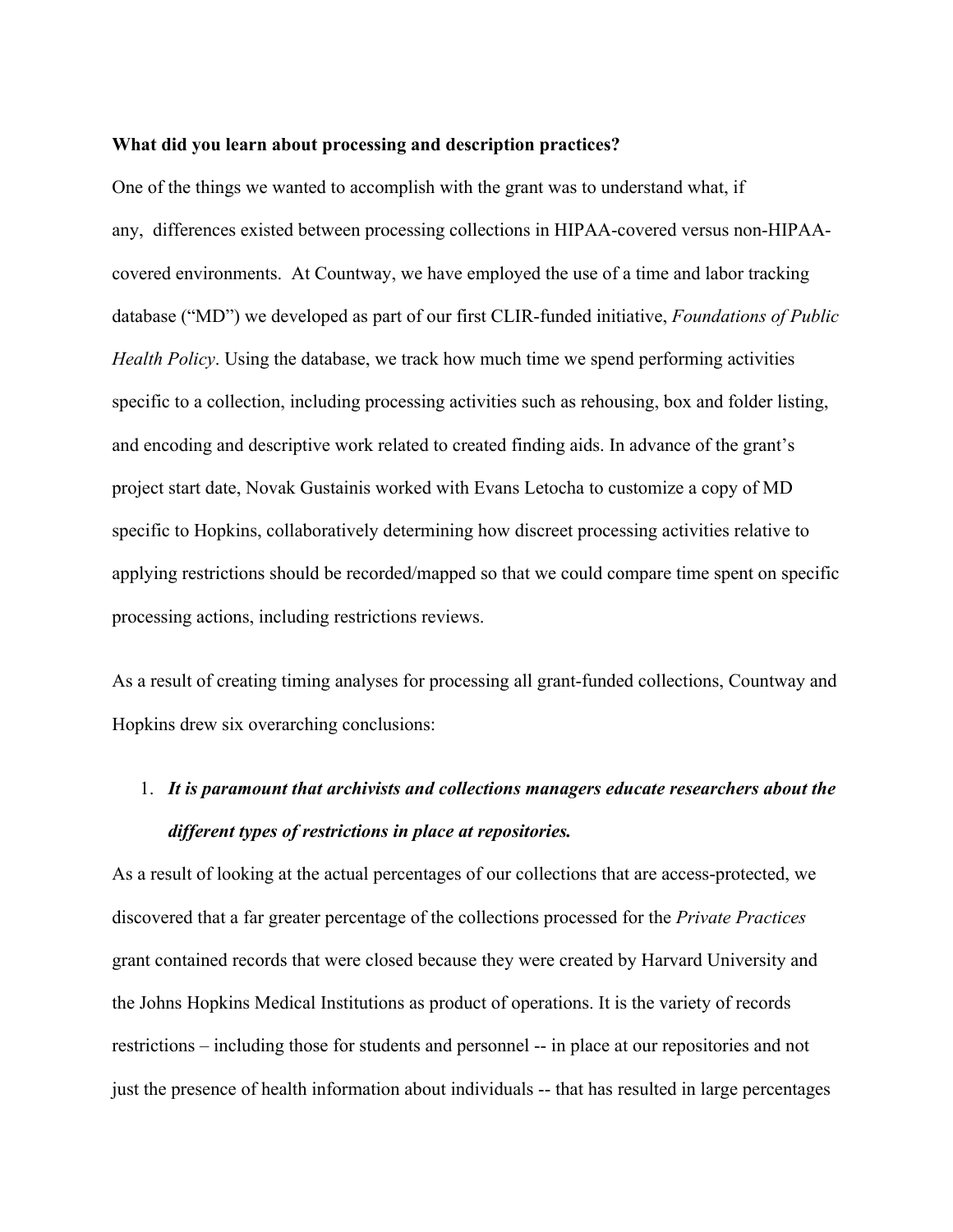of our collections being closed. We, as archivists, assumed that most of the records that had to be access-protected were patient-related. If we are under this impression, then our researchers must, too.

### *2. Processing workflows that are systems-dependent require further evaluation.*

Both Countway and Hopkins have very similar processing approaches (similar series/records groupings, listing and transcribing practices at the folder level, a staff member in place to audit description, etc.), though Countway's workflows are less sequenced than those of Hopkins due to the collection management system used by Hopkins. It will be important for Countway to monitor adjustments in workflow, timing data, and outputs when it moves to ArchivesSpace. Most processing analyses (including analyses authored by Novak Gustainis) have focused on activities independent of systems; activities articulated in conjunction with the use of more widely used Open Source systems merits evaluation.

## 3. *The average processing costs per box for a HIPAA-covered and non-HIPAA covered entity are virtually the same.*

Excluding project oversight costs (that is, costs for Novak Gustainis and Evans Letocha), Countway expended \$659.83/cubic foot by start volume and \$800.90/cubic foot by end volume and Hopkins expended \$661.24/cubic foot by start volume start volume and \$786.50/cubic foot by end volume. Averaging the two institution's averages, a reasonable figure for planning purposes would be \$660.55-\$794.00 per cubic foot if a) employing staffing models (described in point five of this section), rate of compensation, and workflows that are similar to those of either Countway or Hopkins, b) are predominantly analog in format, and c) originate in the 20th century.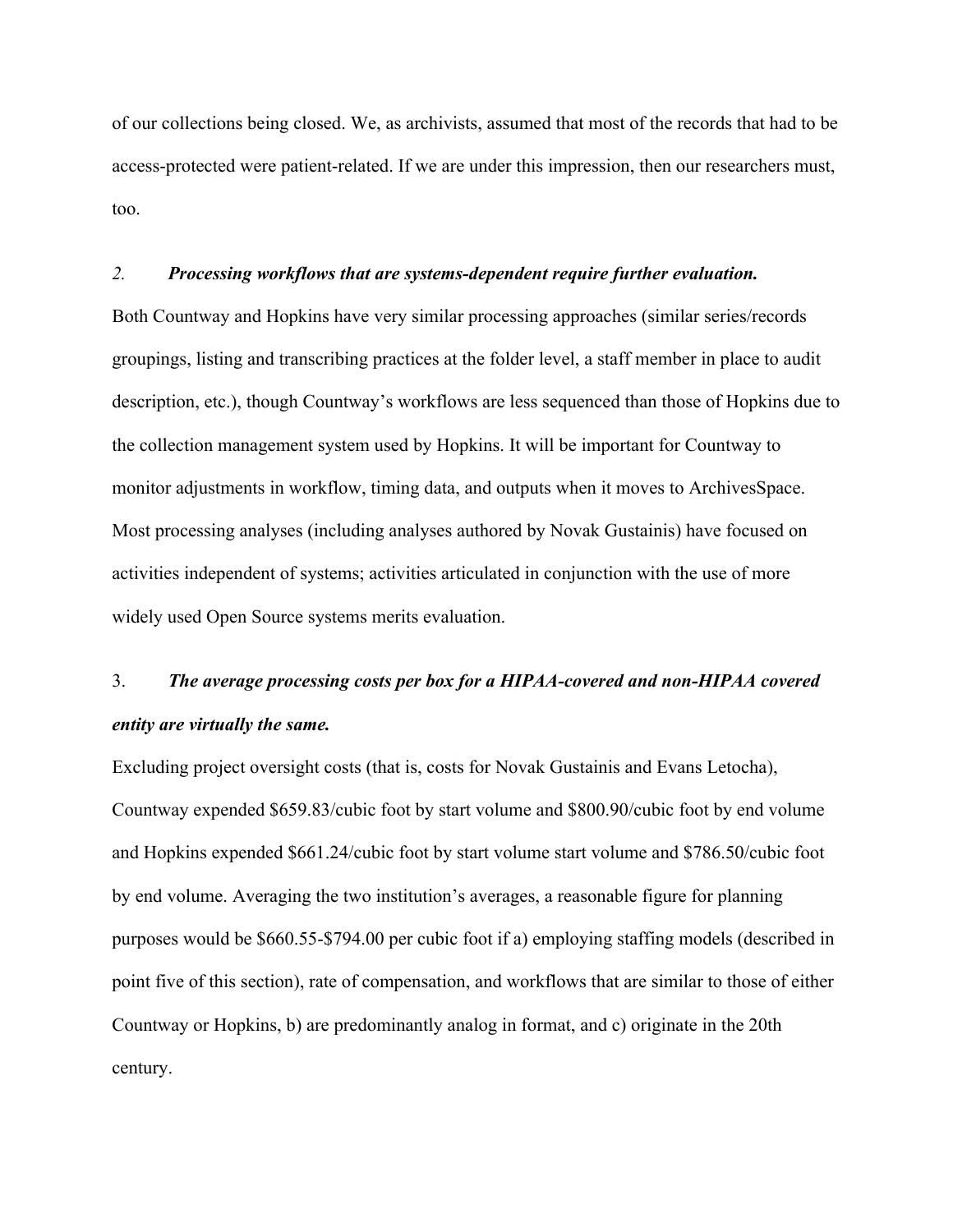4. *Screening for restrictions definitely takes longer in a HIPAA-covered environment***.** Countway applies restrictions at the folder level, and does so through sampling. To account for sampling, Center for the History of Medicine researchers are required to sign a waiver requiring them, as a condition of use, not to reveal any personally identifying information should something that was missed be encountered. Hopkins, however, conducts item-level reviews for restrictions and then does a second-pass audit on restricted folders unless it is obvious that an entire series or subseries will need to be closed. Researchers at Hopkins can only use what is absolutely confirmed to not contain PHI, unless they have a waiver of authorization from its Privacy Board or other HIPAA authorization for access to PHI. For collections roughly comparable in volume, hourly rates for restrictions between the two institutions were very different for a similar volume of records (9.76-10.61 hours per cubic foot for Countway and 44.21-46.71 hours per cubic foot for Hopkins). Item level screening (which requires, at a minimum, two passes, one by the processor and one by the Collections Services Archivist) is only one part of the higher rate. It is the number of people involved with processing that affects outputs (see next point).

*5. As the number of people involved with processing goes up, processing outputs go down.* While cost per cubic foot does not vary much between institutions, the speed at which collections were processed was very different due to staffing models employed. The Center used a dedicated project or staff archivist, generally with one processing assistant working 17 hours a week per collection. Hopkins employed a project archivist and between five and six student employees per collection, which required multiple trainings, more project oversight, and greater efforts to standardize descriptive outputs. More skilled and experienced processors are more efficient but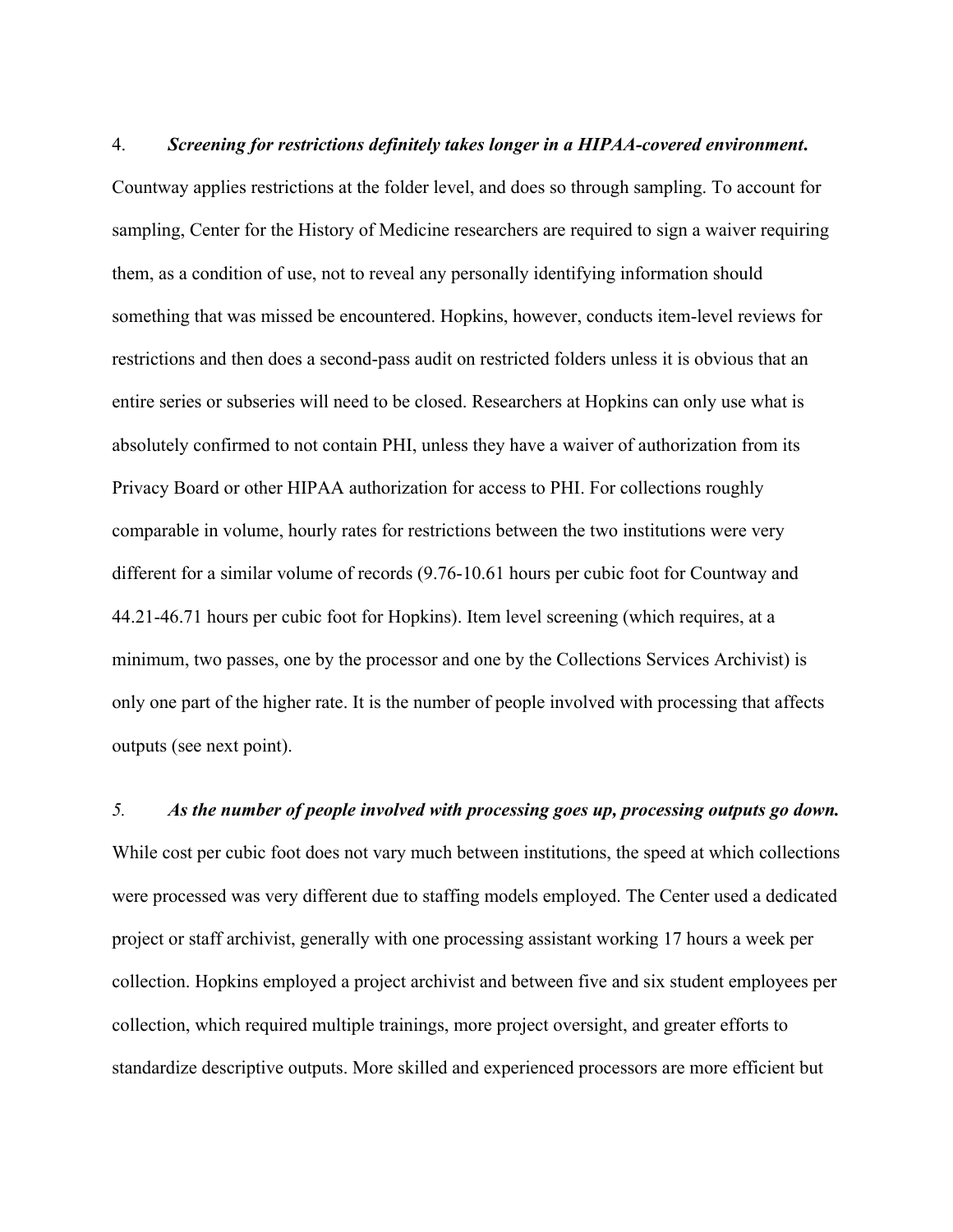have higher labor costs. Due to the time restraints of the grant, Hopkins had its project archivist manage students on collections concurrently (the normal pattern is to have a project archivist do one collection at a time with minimal time working on multiple collections, usually at beginning and end of projects). When Hopkins doesn't have a project archivist, outputs are further reduced; students gets assigned one project at a time, often over multiple semesters with numerous breaks in between. Opening hidden collections and making dents in backlog requires stable, professional staffing.

# *6. Researchers whose work is supported by the use of records containing health information about individuals need more robust descriptive information to support their decision-making processes.*

One of things we can do as archivists is introduce more of the variables researchers are looking for in our description. As part of the online survey we conducted, we provided a list of things archivists could incorporate in to our collection descriptions and ranked them as either "Not Very Useful," "Somewhat Useful," "Very Useful," or "Does not Apply." Fifty-one respondents answered the question, with some surprising results. For example, providing the date span of records came up as the most useful thing. Given that the national descriptive standard for the profession (*Describing Archives: A Content Standard*) requires a date statement for minimumlevel description, we are already providing the most useful information or a surprising number of record descriptions do not include dates. Date span was followed by: patient diagnosis or condition; geographic region; sex of patients; race of patients; duration of treatment; the names of procedures and prescribed medication; names of medical devices employed; average age of patients when treated; the names of treating physicians/surgeons; and the presence of genetic information.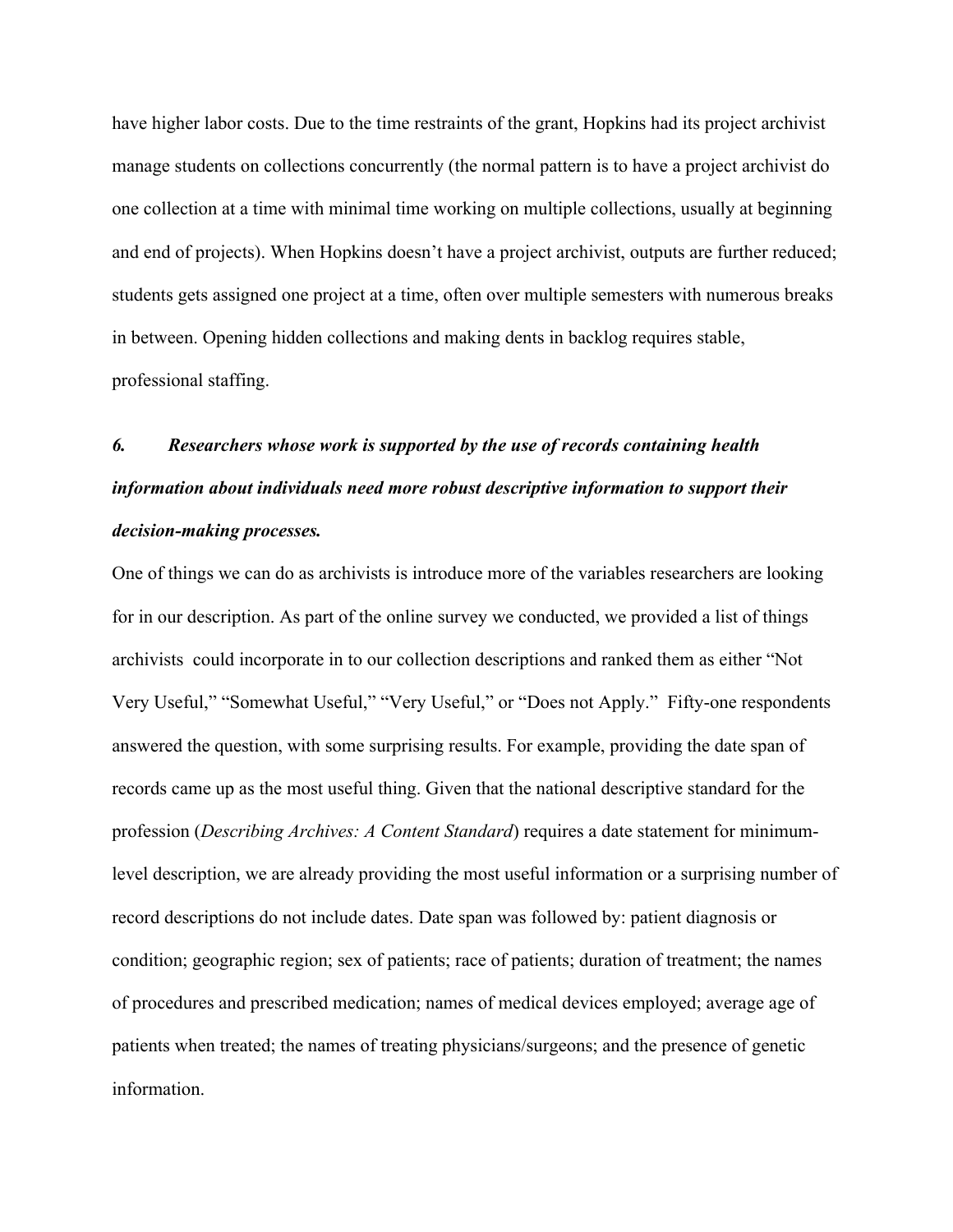Similarly, we asked what kinds of records researchers would be most interested in knowing were in a collection. Patient histories and case files ranked the highest, with informed consent and autopsy records in the middle, and insurance (and by extension billing/coverage records) ranking last. As archivists, familiarizing ourselves with these kinds of records so that we can better identify them in our finding aids would benefit our researchers.

Finally, the use of folder level scope notes to indicate the types of restrictions that applied to a particular folder were revealed to be of high utility. Prior to the grant, at Countway, series level restrictions statements explained why folders were access-protected, with dates provided for when the folder would open. However, owing to the multiple types of restrictions that could be encountered in a series, for *Private Practices*-processed collections, Countway included a "why" statement in a folder-level scope note for each restricted folder. This resulted in more transparency as to why a specific folder was access-protected. Researchers specifically interested in health information could therefore better target folders of research interest. Not only is this useful to researchers, but it has proven useful to Public Services, who no longer need to recall folders to figure out which restrictions apply. As a result, Countway has adopted this practice for all collections processing. As a HIPAA-covered entity, Hopkins's approach was, and had to be, more granular. Staff screened documents at the item level for protected health information (PHI) and other confidential information (CI) such as student and personnel information. Staff then redacted PHI and CI from descriptions, and identified documents that contain PHI and CI in the finding aid.

As a result of this work, Countway is testing the best practices for the description of collections containing health information about individuals on the Dwight E. Harken papers, 1930s-1990s.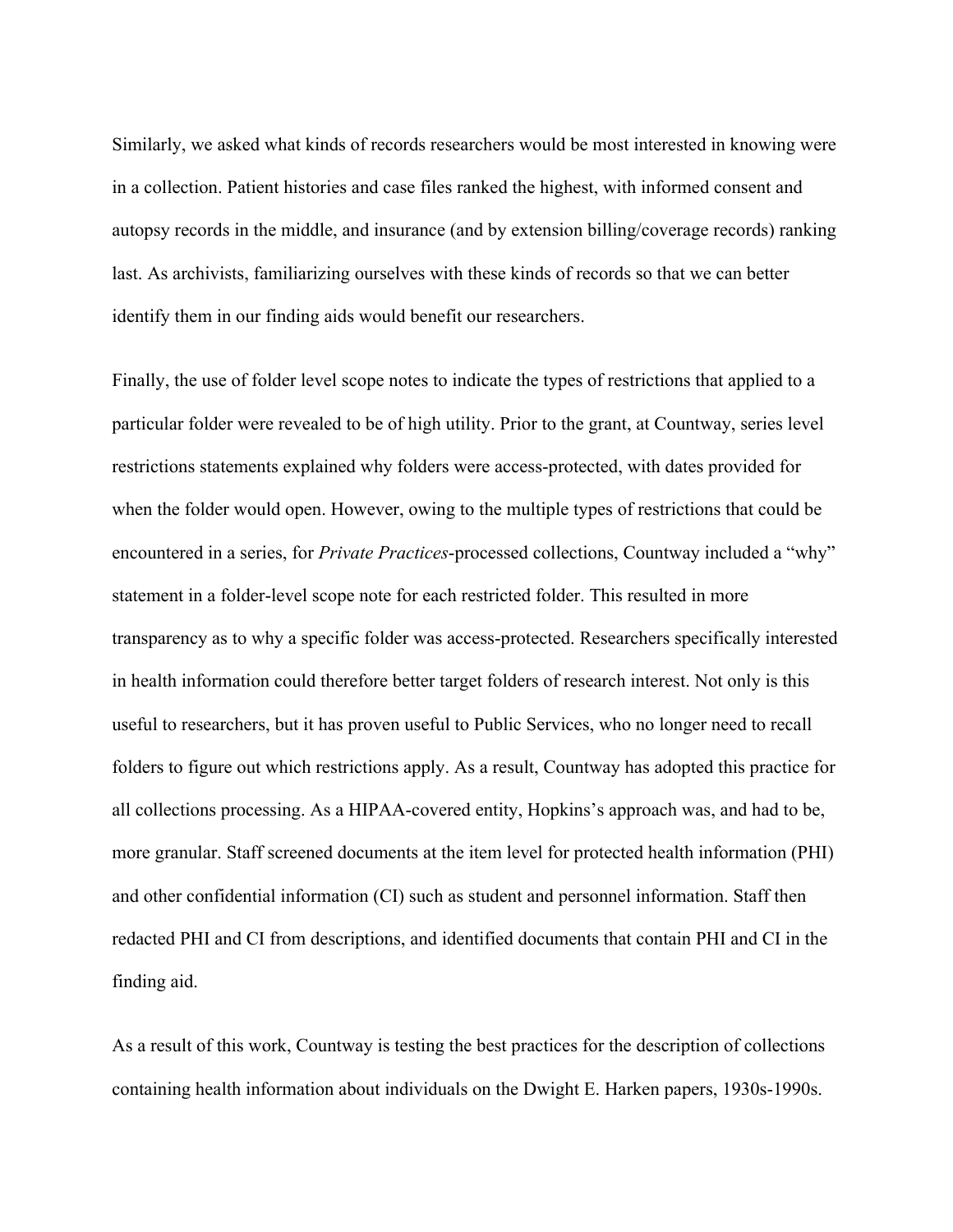Processing of the Harken papers is underway, and should be completed by the end of March 2015. Countway will share the finding aid with members of the Medical Heritage Library and other constituents who provided feedback on the recommendations for comment. At Hopkins, the project highlighted the inefficiencies of using undergraduate student assistants, including student turnover, schedule changes, limited hours during the spring and fall semesters, and the more labor intensive training and supervision that more senior staff must provide for student employees. Hopkins is reviewing its staffing model and will compare processing metrics on future processing projects that utilize different staffing models using undergraduate students for more limited tasks.

**What are the next steps that archivist and researchers wishing to use these collections need to take to enable access?** 

### *1. We need to raise awareness among both archivists and researchers that collections documenting health are hidden and endangered.*

Collections containing health information are endangered. Due to access anxiety on the part of archivist and their repositories, these collections remain hidden and at risk of destruction. Many repositories refuse to deliberately collect patient-related materials because they don't have the capacity to manage access. Local libraries and historical societies are reluctant to accession collections that may be subject to privacy concerns. They may not have adequate staffing or training to handle requests for access to restricted records. The penalties for HIPAA breaches may be an unacceptable risk for repositories to take. It is easier to say no than to invest the resources necessary to make these collections accessible to researchers. Even repositories at large academic health centers whose mandate is to document the history of medicine may not have the resources to accept large runs of medical records after they are no longer required for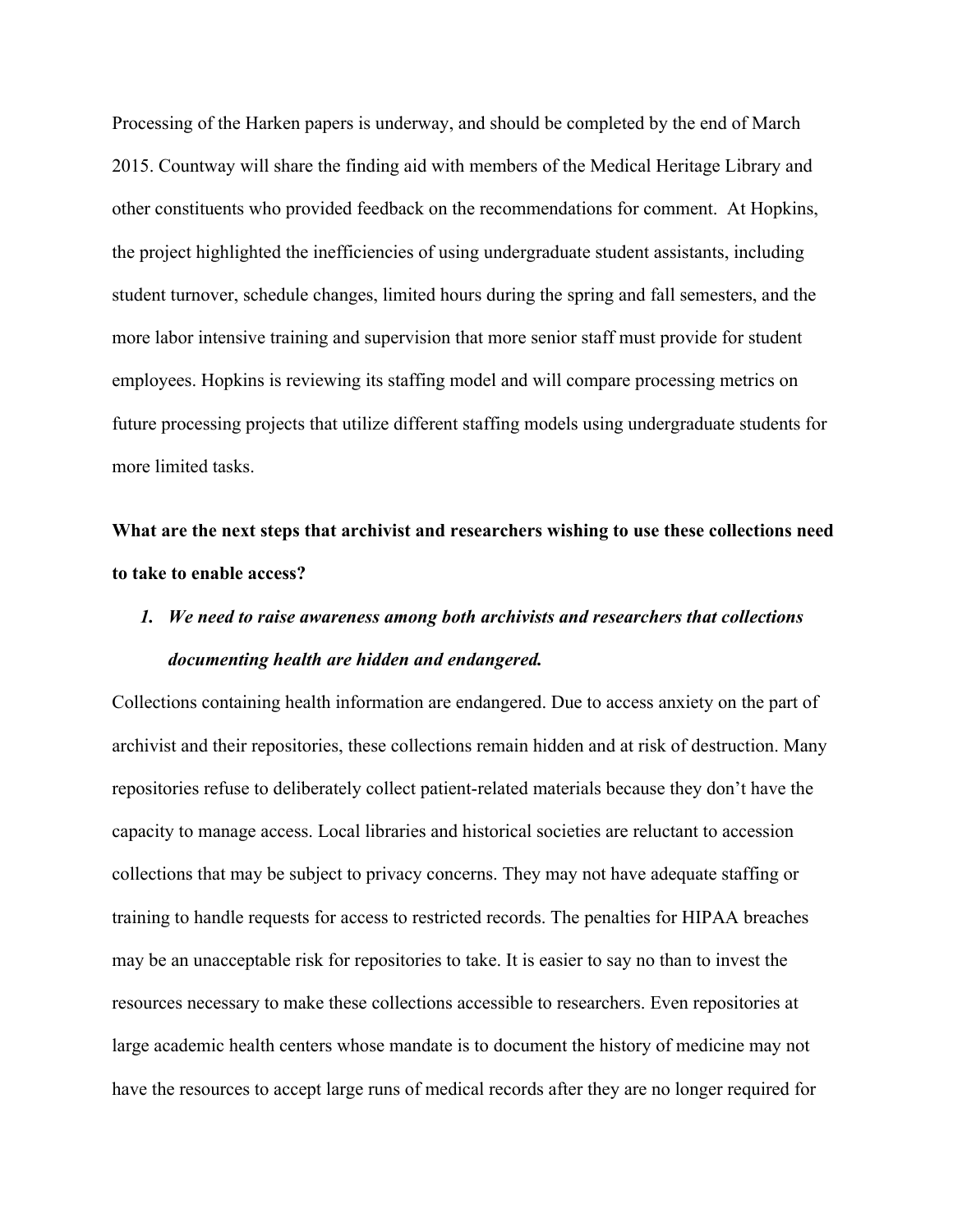active patient care activities. Medical records generated by centralized hospital medical records divisions are massive in size, millions of records with significant storage costs. We cannot expect that every medical record can be preserved. Repositories need to have access policies in place that enable research use of these records in order to justify the cost of preserving them. Scholars need to also overcome their access anxiety and push to gain access to these collections in order to justify the need to collect these materials. Both archivists and scholars will need to make a commitment to advocate for the preservation and use of collections documenting the health of our populace.

## *2. Archivists need to make descriptions of these collections available so that researchers can request and use these collections.*

Archivist should be advocates for both the collections and the researchers who produce valuable scholarly work utilizing the health collections in our care. Archivists may not even be aware of all the patient related records they may already have in their own repository if these materials are unprocessed and hidden. Hidden patient records may not show up in catalog searches so public services archivists don't know to refer interested researchers to them. Rather than branding these collections as restricted and off limits or remaining ignorant to their existence, archivists need to discover these materials and then have a commitment to facilitating access to patient related materials. Archivists need to become better aware of what HIPAA and state medical records laws do and do not allow. HIPAA includes provisions for access to Protected Health Information for research purposes when PHI is necessary for research and the researcher has a plan to protect PHI. Archivists need to better familiarize themselves with the research provisions of HIPAA and state medical records laws. They then should insist that they become part of the review process by serving as members of Privacy Boards and IRBs that can offer waivers of authorization to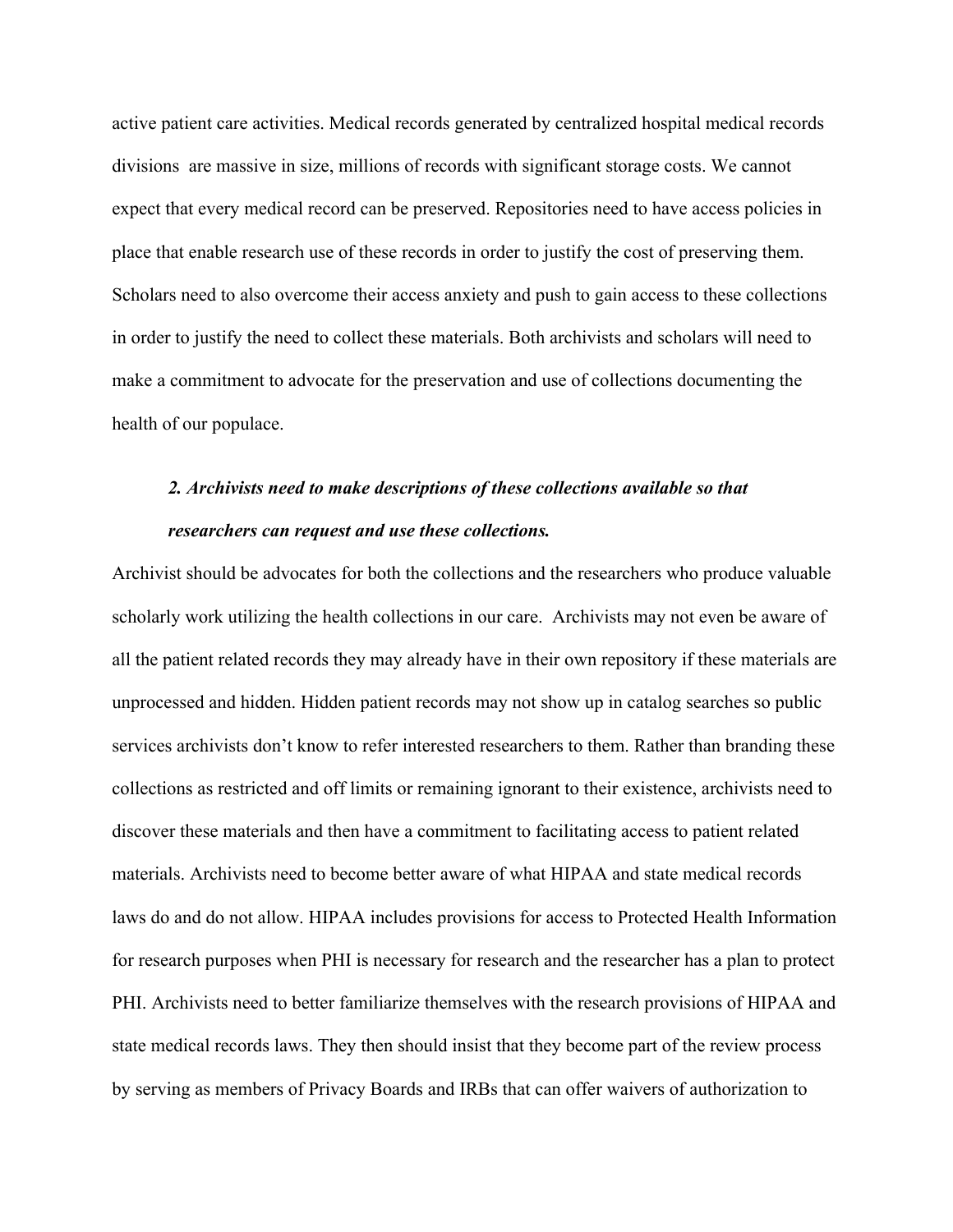allow researchers regulated access to protected records in compliance with HIPAA, state laws and institutional policies.

Once they become aware of the existence of health collections, archivists need to work with historians and other researchers to appraise the research value of these records and advocate for the preservation of the most significant collections in order to enable new knowledge creation utilizing historic medical records as primary source materials. Before researchers can produce scholarly works utilizing health information, they need to have the awareness that these collections exist. Our best practices document offers guidelines to help archivists describe these holdings in a privacy aware manner that provides researchers with the qualitative information that they want and need to make decisions about whether they can pursue research activities utilizing these records. More repositories need to overcome their access anxiety and describe these holdings. Protecting privacy is a shared responsibility between archivists and researchers.

In parallel to the CLIR project, Hopkins has been conducting a citation study of the scholarly output of the 243 researchers between April 2003 and July 2014 who have applied for Privacy Board waivers to use the Hopkins holdings that have been protected by HIPAA. We hope that these findings can demonstrate measurable data on what scholarship can be produced if repositories develop the infrastructure to enable access to restricted records in a privacy aware and HIPAA compliant environment.

*3. Archivists and researchers need to work together to advocate for changes in federal and state law that balance individual privacy protections with the need for scholarly access to create new knowledge in the history of medicine.*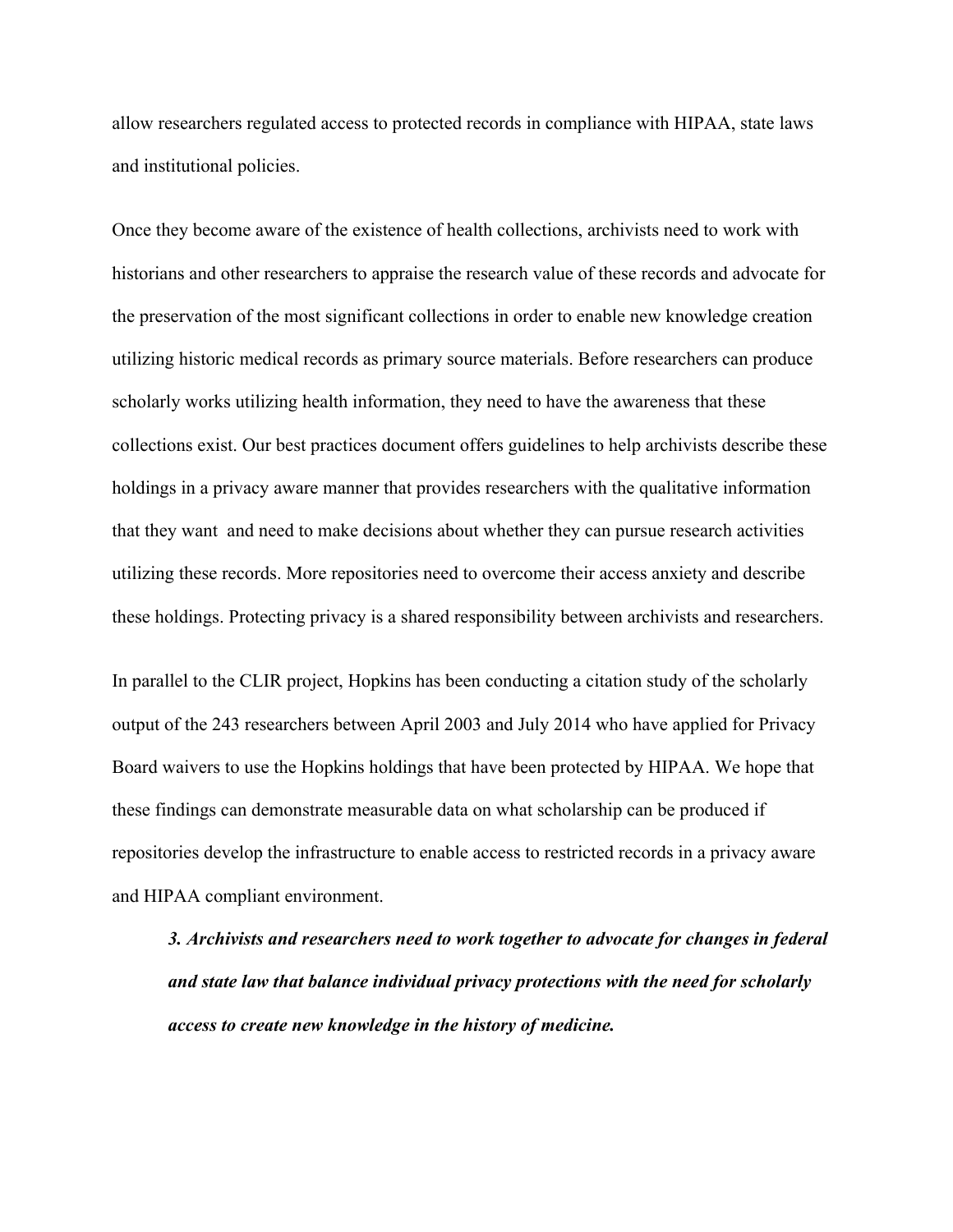In August 2014, the Society of American Archivists adopted a HIPAA issue brief that outlines advocacy efforts that SAA endorses at the federal, state, and institutional levels. Evans Letocha and Lisa Mix worked with SAA's Committee on Advocacy and Public Policy and the Science, Technology and Healthcare Roundtable to present this issue brief to SAA Council. http://www2.archivists.org/statements/issue-brief-health-information-portability-andaccountability-act.

The issue brief outlines a series of recommended changes in HIPAA at the federal level, in state medical record laws, and in practices at the institutional and professional level. The 2013 changes in the HIPAA Privacy Rule enacted due to the passage of the HITECH Act include a change in the definition of PHI to exclude information about individuals who have been deceased for more than 50 years. Archivists Nancy McCall and Steve Novak testified in 2005 in favor of this change before the National Committee on Vital and Health Statistics, and SAA endorsed this new definition during the 2010 comment period to change the Privacy Rule. While this was a welcome advocacy accomplishment, more changes are needed a) to provide a date from record creation at which records would no longer be protected in cases where the death date of an individual is unknown, b) to allow easier access to PHI for family members conducting medical genealogy research, c) to clarify the extent to which archival repositories that are not part of Covered Entities, and that have health-care-related holdings, are subject to Business Associate Agreements, and d) to make it clear that individually identifiable information and photographs that have appeared in publications or other public venues are not considered PHI under the Privacy Rule. At the state level, state medical record statutes to need to be brought in line with federal regulations to allow for standardization. Archivists and historians need to also turn their attention to advocacy efforts to propose changes in state laws that would enable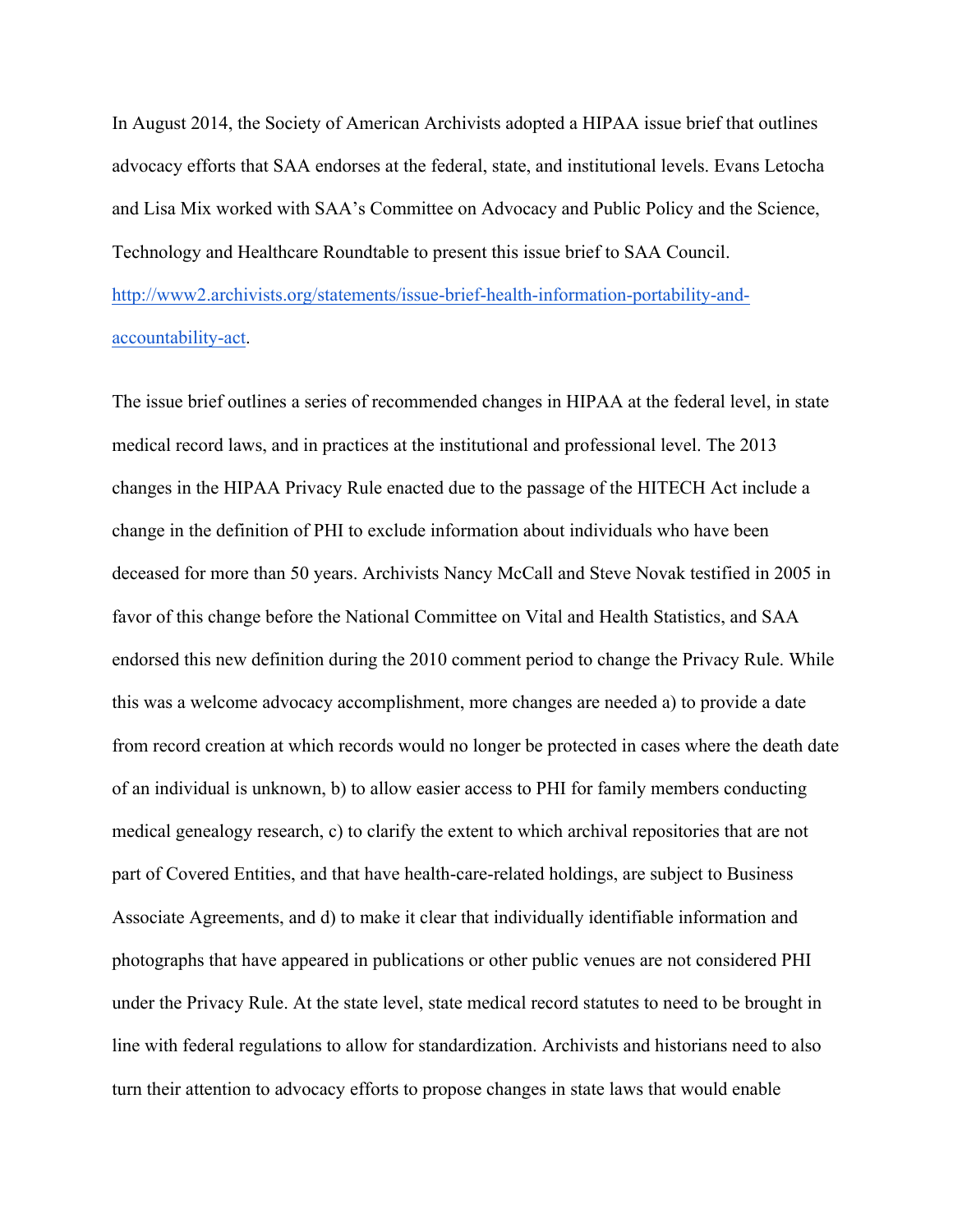research using medical records. At the institutional level through our professional organizations, including SAA, Archivists and Librarians in the History of the Health Sciences (ALHHS), and the American Association for the History of Medicine (AAHM), archivists and researchers should communicate and collaborate to develop best practices and promote a common research agenda that makes these collections available for scholarly use. Collaborations between repositories such as this one between Hopkins and Countway through the Medical Heritage Library (MHL) sponsored CLIR Hidden Collections project, enable the creation and promotion of best practices for processing description, and research use of these collections.

## RECOMMENDED PRACTICES FOR ENABLING ACCESS TO MANUSCRIPT AND ARCHIVAL COLLFCTIONS CONTAINING HEALTH INFORMATION ABOUT INDIVIDUALS

Phoebe Evans Letocha, Alan Mason Chesney Medical Archives of the Johns Hopkins Medical Institutions Emily R. Novak Gustainis, Center for the History of Medicine, Francis A. Countway Library of Medicine

#### *2015 February 1*

#### **ABOUT**

The following recommendations were developed by the Alan Mason Chesney Medical Archives of the Johns Hopkins Medical Institutions and the Center for the History of Medicine at the Francis A. Countway Library of Medicine in an effort to enable access to manuscript and archival collections containing protected health information (PHI) and other types of access-protected records containing health information about individuals. The recommendations serve to underscore the importance of making available primary sources for health information about individuals to historians and other researchers to inform the history of American medicine and serve as a foundation for evidence for policy-shaping works. When these collections remain hidden and inadequately described, they are at greater risk for destruction, thus impeding future archival research that furthers our collective understanding of health and disease. Facilitating access involves striking a balance between the privacy concerns of living individuals and the greater public good that can be accomplished by scholarship.

This work was made possible through the generous funding of the Council for Library and Information Resources' *Cataloging Hidden Special Collections and Archives* program (2012: *Private Practices, Public*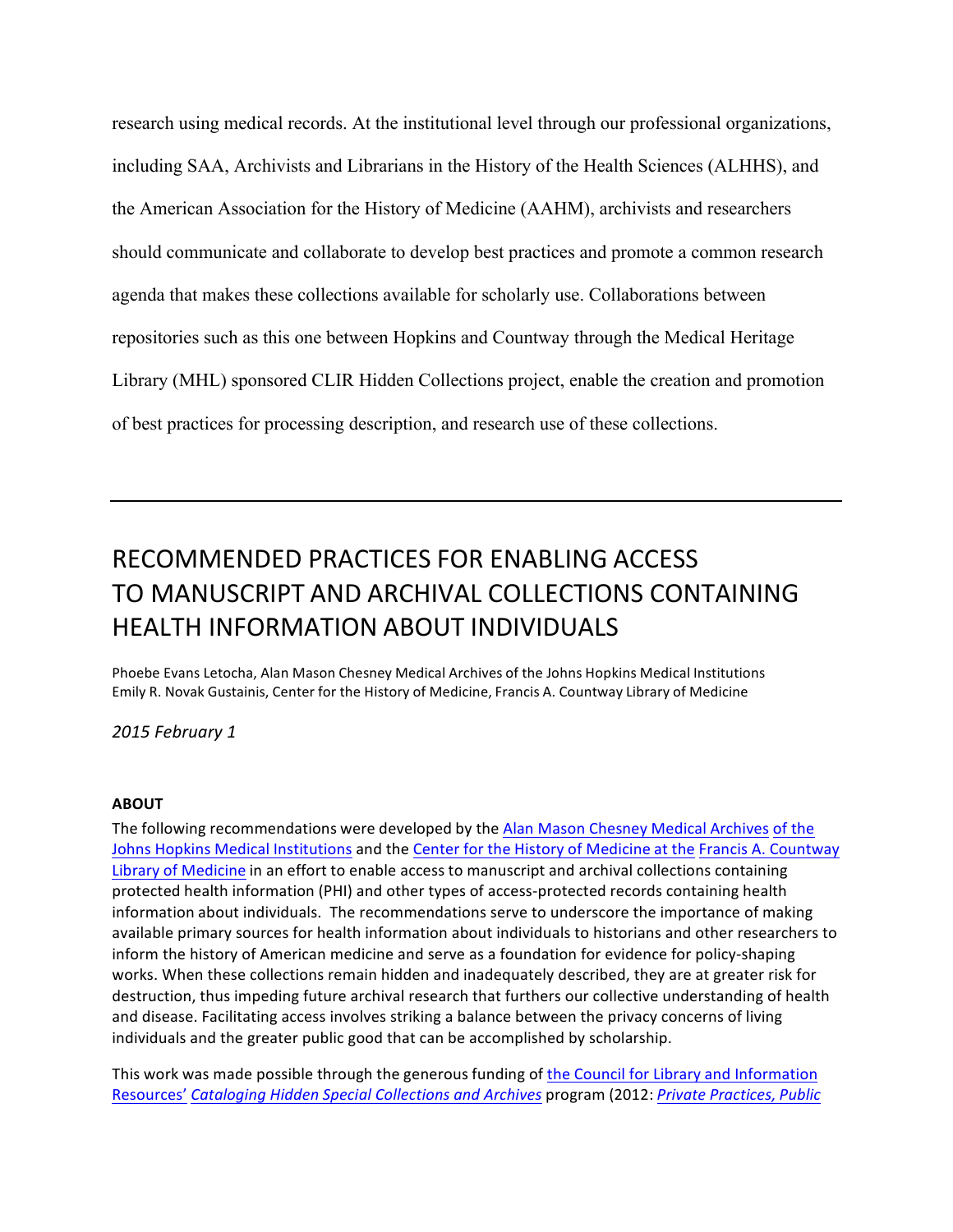### *Health: Privacy-Aware Processing to Maximize Access to Health Collections).*

The recommendations need not be pursued in sequential order. Repositories are encouraged to pursue some policy recommendations concurrently or to test one of the many descriptive enhancements. It is the hopes of the authors that these recommendations will help alleviate many of the concerns repositories have related to collecting and preserving health services records, especially those that are not affiliated with hospitals or medical schools.

### **DETERMINING AN INSTITUTION'S STATUS AND POLICY NEEDS**

- Repositories should train staff to recognize individually identifiable health information, regardless of whether or not they are entities covered by the Health Insurance Portability and Accountability Act (HIPAA). Repositories that are HIPAA-covered should provide training to familiarize staff with legal requirements.
- Repositories should survey their holdings to determine the extent to which they include individually identifiable health information that may be protected by federal or state laws.
- Repositories should consult with their administration and legal counsel to determine their status under HIPAA; the Federal Common Rule for the Protection of Human Subjects; and their state's medical records laws.
- Repositories should document their status under such rules and statutes and determine their institution's risk tolerance, as 1) laws such as HIPAA allow institutions to be more restrictive than the law requires, and 2) some donor agreements may require restrictions beyond that which is covered by HIPAA.
- **■** Repositories should create intra-organizational partnerships to align policies, for example, among special collections repositories at the same institution, medical records/health information management departments in hospitals, and/or institutional records management offices.
- Repositories holding records of outside institutions that contain individually identifiable health information should consult with the depositing institution and with their own legal counsel to determine whether housing the records would make the repository subject to HIPAA business associate agreements.
- Repositories should review the types of requests that they receive for access to individually identifiable health information and develop access review processes relevant to the type of use requested, such as medical genealogy, biography, and research as defined by HIPAA and the Common Rule.

### **IMPLEMENTING POLICY AND FOSTERING PROCESS TRANSPARENCY**

- Repositories, to the extent possible, may want to create an impartial Access Board or Privacy Board or consult with an Institutional Review Board (IRB) to review applications for access to protected health information and medical records in their holdings. An archivist with knowledge of the holdings should be designated to be part of the review process, either as an advisor to or as a member of the review board. If no Access Board is possible, repositories should be prepared to explain why access can be granted to some users and not others.
- Repositories should document their decision-making processes and policies and apply them consistently. Decision trees may be helpful tools to review access decisions (see Johns Hopkins examples).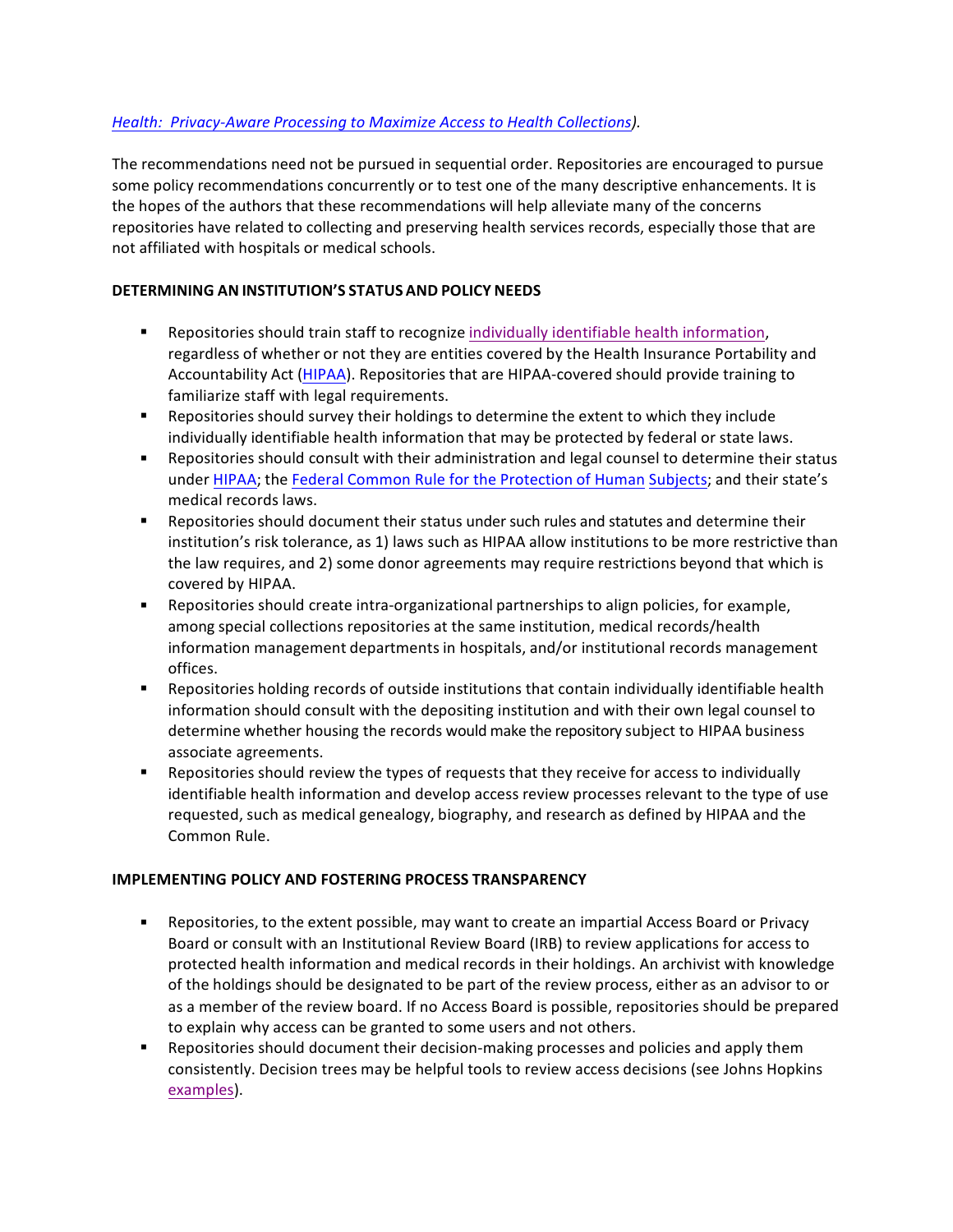- Repositories should publish their access and use policies on their websites and should provide copies of any application forms online; researchers should be reminded that publishers may also have their own privacy requirements as a condition of accepting a manuscript for publication.
- Repositories should clearly articulate the steps a researcher or other user would need to take to apply for access and the application workflow, so that users know how far in advance they will need to make an application before they may be granted access.
- Repositories may wish to provide model applications or a process by which applicants can ask questions or seek guidance on the application process so that they can successfully complete the application.
- Repositories should create a user agreement for patrons to sign that communicates personal liability for the misuse or distribution of health information about individuals.

### **COMMUNICATING THE NATURE OF RESTRICTIONS**

- Repositories should provide non-technical information on their websites about the kinds of access restrictions their users will encounter when considering the use of records, regardless of whether restrictions are imposed by: Federal law (HIPAA, FERPA); United States government records laws; state law; gift agreement; deposit agreement; or institutional policy.
- Repositories should provide at least one example of each of the restrictions found in their collections using a published or otherwise publicly available finding aid or catalog record to illustrate the restrictions.
- Repositories should explain where users can find information about access restrictions, such as publicly accessible catalog records, online finding aids, or published inventories. Repositories should provide information about the gaps in systems where information is generally provided (such as restrictions only being noted in catalog records for collections that have been processed), as well as overtly state when information about access restrictions is only available through consultation with Public Services staff.
- Repositories should embed information regarding the presence of access restrictions at all levels of hierarchical description. Collection-level access descriptions may alert users to the presence of restrictions, but it is series, subseries, and folder-level notices regarding access status that enable users to understand which restrictions apply to records of interest.
- § Repositories should clearly articulate their policies regarding citation. Access Board and IRB applications should clearly indicate if citation is permitted, and if so, repositories should have specific examples for citing records in collections that are not accessible without access approval and, if the collection is unprocessed, whose physical organization may change in the future.
- Repositories may want to allow and encourage users to deposit a code key to medical records and other protected records that cannot be cited by identifiers, such as patient name or medical record number, without authorization. Repositories should clearly state in finding aids when records have been redacted or removed from the collection.

### **DESCRIBING RECORDS TO BEST ENABLE DISCOVERY AND ACCESS**

The following recommendations are intended to illustrate the rich descriptive information that archivists *can* offer without revealing patient names or other identifiers. When selecting descriptive approaches, processors should balance the needs of their research communities with local processing practices to determine which of the following descriptive enhancements could improve discoverability and use of *their collections.*